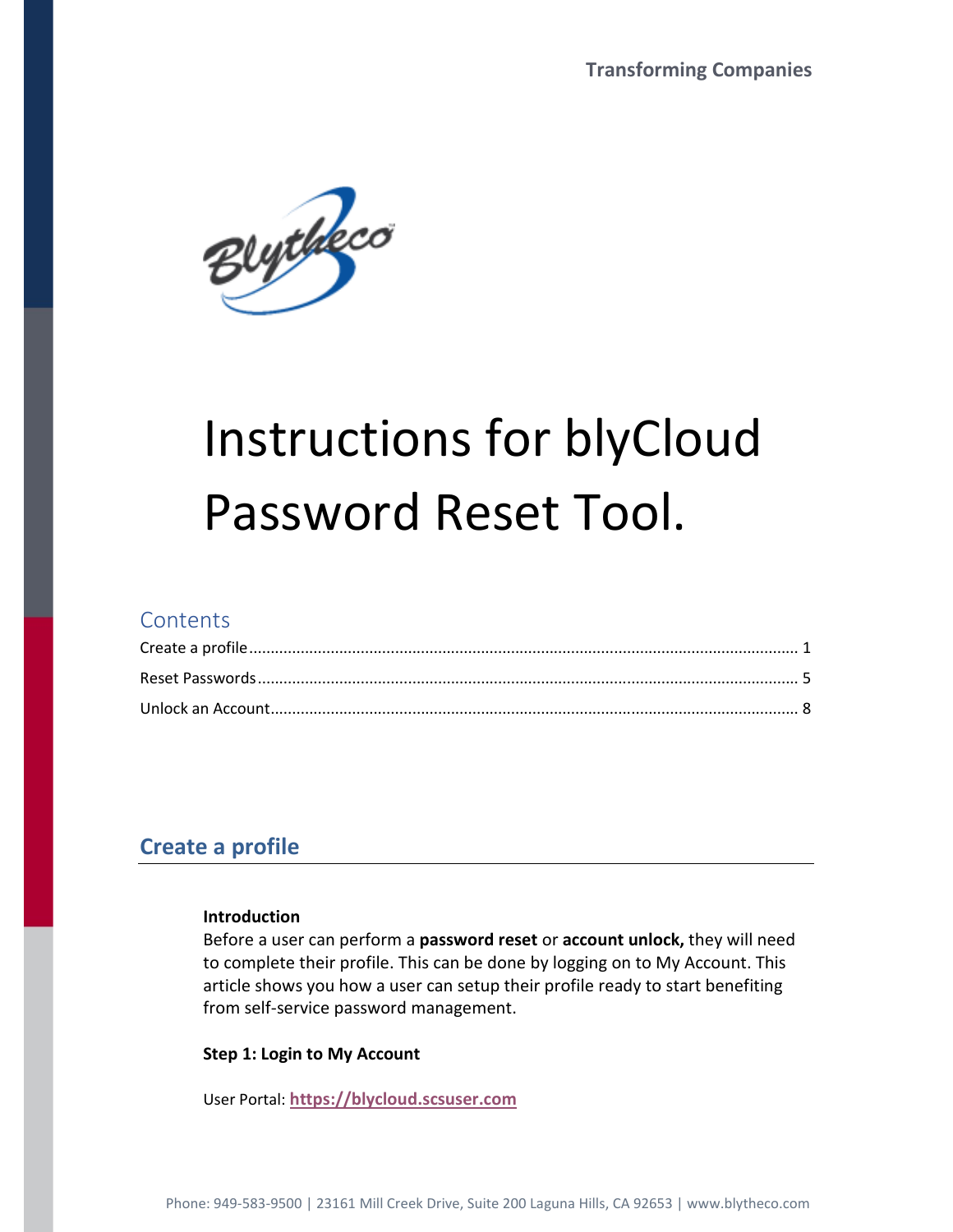

#### From the user portal click **My Account**



You will then be prompted for your account credentials. The account used will be the same username and password used to access their server. The Username is everything before the @ if it is in email address format. Example in the email address firstname.lastname@blycloud.com the user name would be firstname.lastname. Once added, click **Next** 

**NOTE: In a scenario where you see a screen that continues to load for several minutes, refresh the window, and try your username and password once again.** 

| <b>User Portal</b>                  |  |
|-------------------------------------|--|
|                                     |  |
| Usemame<br>Password                 |  |
| All access is monitored and logged. |  |
| Next +0                             |  |
| <b>Back to Portal</b>               |  |

You will be immediately sent a one-time password to the email address on file for your account. Email addresses should be provided to the provisioning team for each user during onboarding. Without the email address you will not be able to proceed and will need to provide the support team with your updated email address to proceed. When you receive the one-time password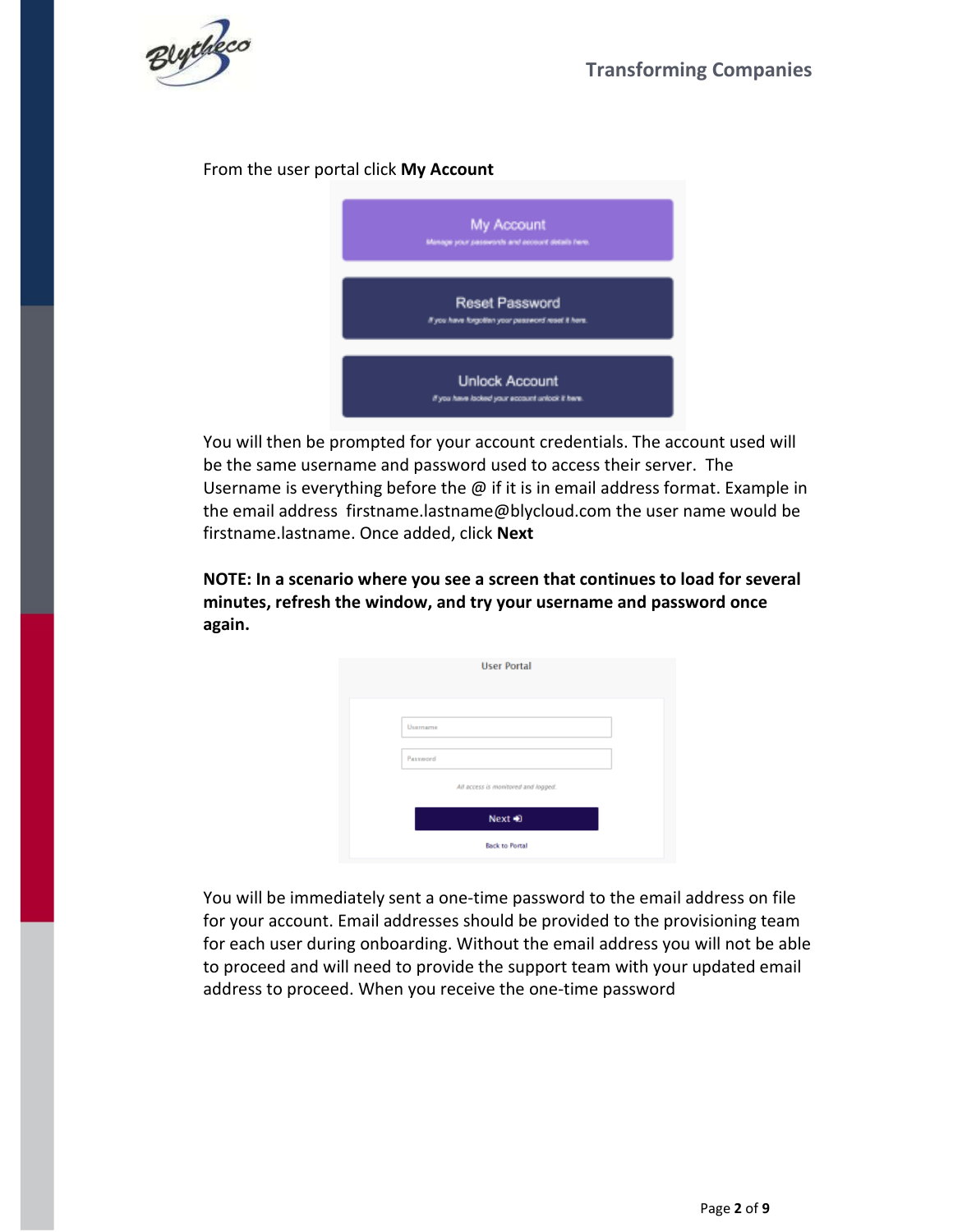

| User Portal                                                                                                             |
|-------------------------------------------------------------------------------------------------------------------------|
| You now need to enter the code that has been sent to your registered email<br>addresses.<br>all All Staff and Allen 100 |
| One Time Fassworth<br>the state of the state and state of the state                                                     |
| . All access is monitored and loggest                                                                                   |
| Next +8                                                                                                                 |
| <b>Back to Portal</b>                                                                                                   |

#### **Step 2: PIN Setup**

You will be prompted to set up an 8-digit PIN for your account. This will be used for your secondary authentication.

| <b>User Portal</b>                                                |
|-------------------------------------------------------------------|
| You are required to setup a PIN number for future authentication. |
| Your PIN should have at least 8 digits.                           |
| <b>PIN Number</b>                                                 |
| <b>Confirm PIN Number</b>                                         |
| $Next \rightarrow$                                                |

#### **Step 2: Security Questions**

When the user logs into their profile for the first time, they will be presented with 5 questions to create answers for. These questions will operate as a secondary authentication method in conjunction with the one-time password that gets sent over their email. This process is relatively simple as users are just required to answer questions presented to them.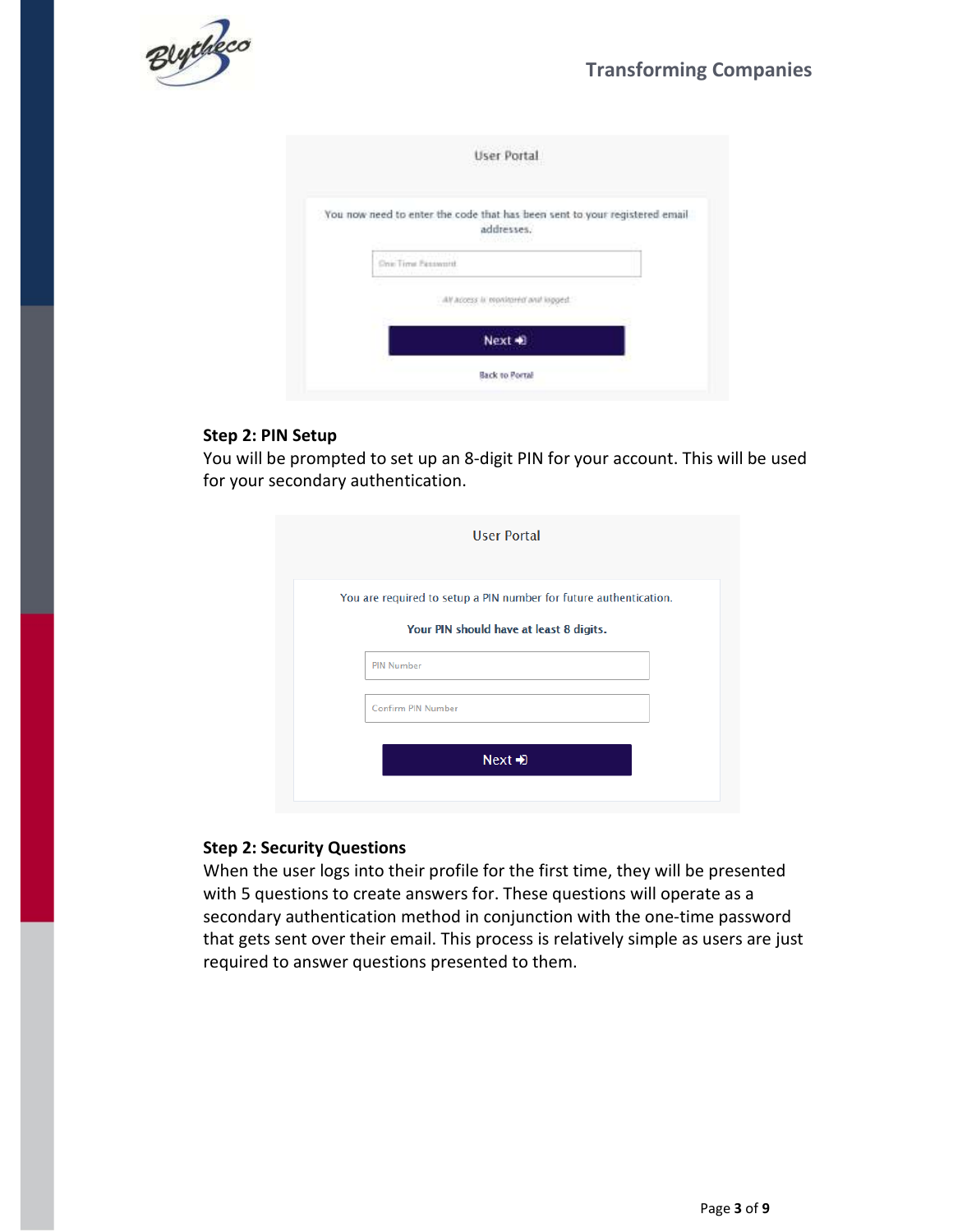## **Transforming Companies**



| <b>Profile Setup (Security Questions)</b>                                                                                                                                                     |
|-----------------------------------------------------------------------------------------------------------------------------------------------------------------------------------------------|
| When logging into this system you may be asked to verify your Identity by<br>answering any number of security questions.<br>Provide an answer and confirm the same answer in the boxes below. |
| What is the name of your first school?                                                                                                                                                        |
| What is the name of your first school?                                                                                                                                                        |
| You have 5 security questions left to answer.                                                                                                                                                 |
| $Next$ $\triangle$                                                                                                                                                                            |

#### **Step 4: Update Account Profile**

Following your initial account setup, it is best practice to audit your profile and provide as much information as you can in regard to your contact information. This will allow our support team to collect as much contact information from the user as possible.

| Technic             | $\overline{a}$<br>$\sim$ $-$                  | ---- | 표<br>Property September | b<br><b>STATE</b> | m<br>and work.                          |
|---------------------|-----------------------------------------------|------|-------------------------|-------------------|-----------------------------------------|
| <b>W. Ay Fatter</b> |                                               |      |                         |                   | <b>Colorado</b><br><b>Common Common</b> |
|                     | Personally<br>---<br>The August Column States |      |                         |                   |                                         |
| 25                  | The property state of                         |      |                         |                   |                                         |
|                     | <b>Black</b><br><b>Service Commercial</b>     |      |                         |                   |                                         |
|                     |                                               |      |                         |                   |                                         |

Once you have completed these steps your profile is prepared for you to be able to unlock and/or reset your password independently.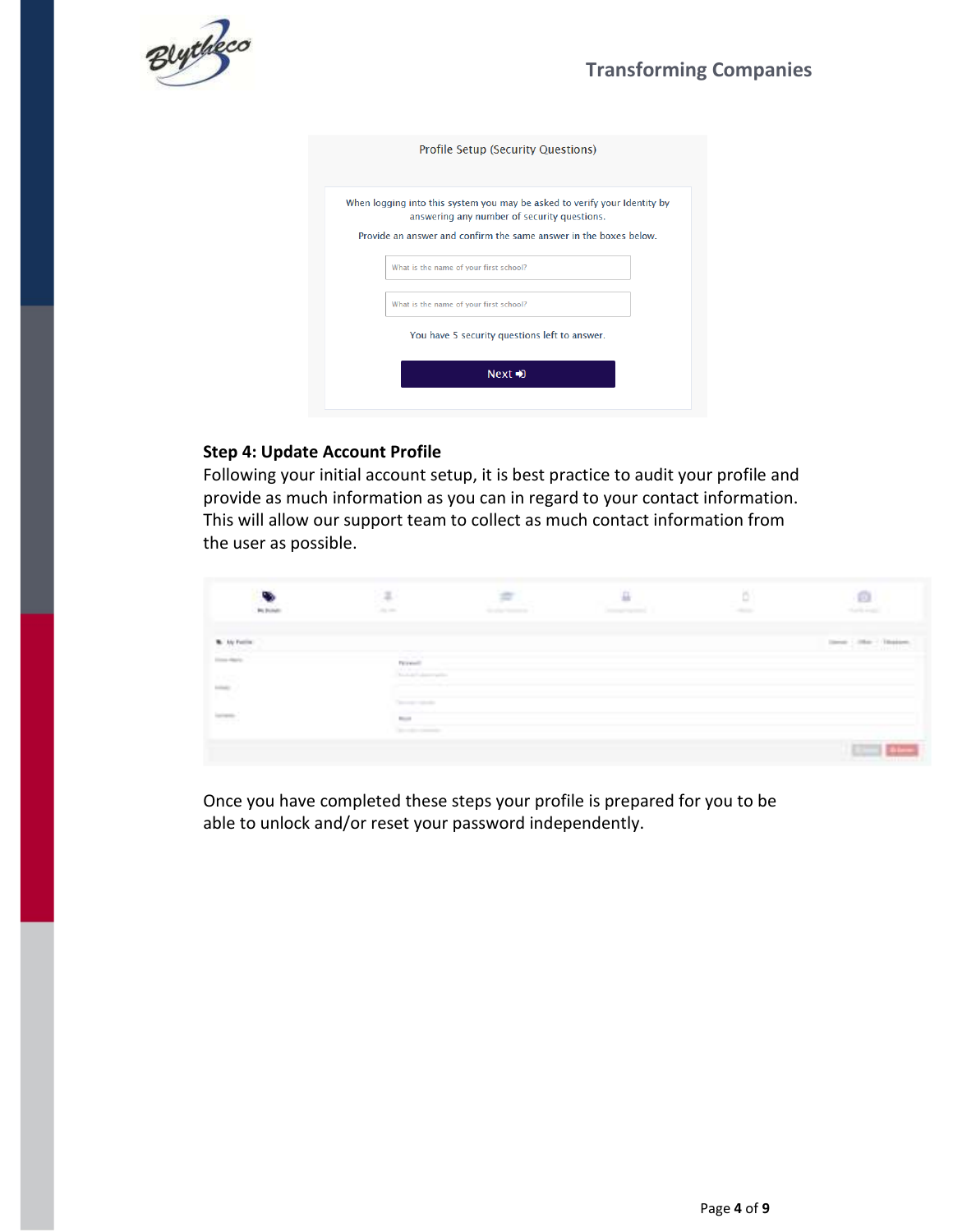



## **Reset Passwords**

Before utilizing the password reset tool the user profile setup must be completed.

#### **Connect to Site to Reset Password**

User Portal: https://blytheco.scsuser.com From the user portal click **Reset Password**.



The account used will be the same username and password used to access their server.

| Reset your Password                                         |
|-------------------------------------------------------------|
| Fullow the prompts to reset your password.                  |
| ----                                                        |
| an a<br>PERMITTENT                                          |
| Next 40                                                     |
| V.<br><b>Back to Fortell</b>                                |
| <b>Manument des Lisiques</b>                                |
| <b>William Services</b><br>IF 12 12 13 14 15 17 18 19<br>-- |

The system will then email you a one-time password to the email address on file for your account. Please note this can take a few minutes to complete. When you receive the password, input it into the box and click **Next**.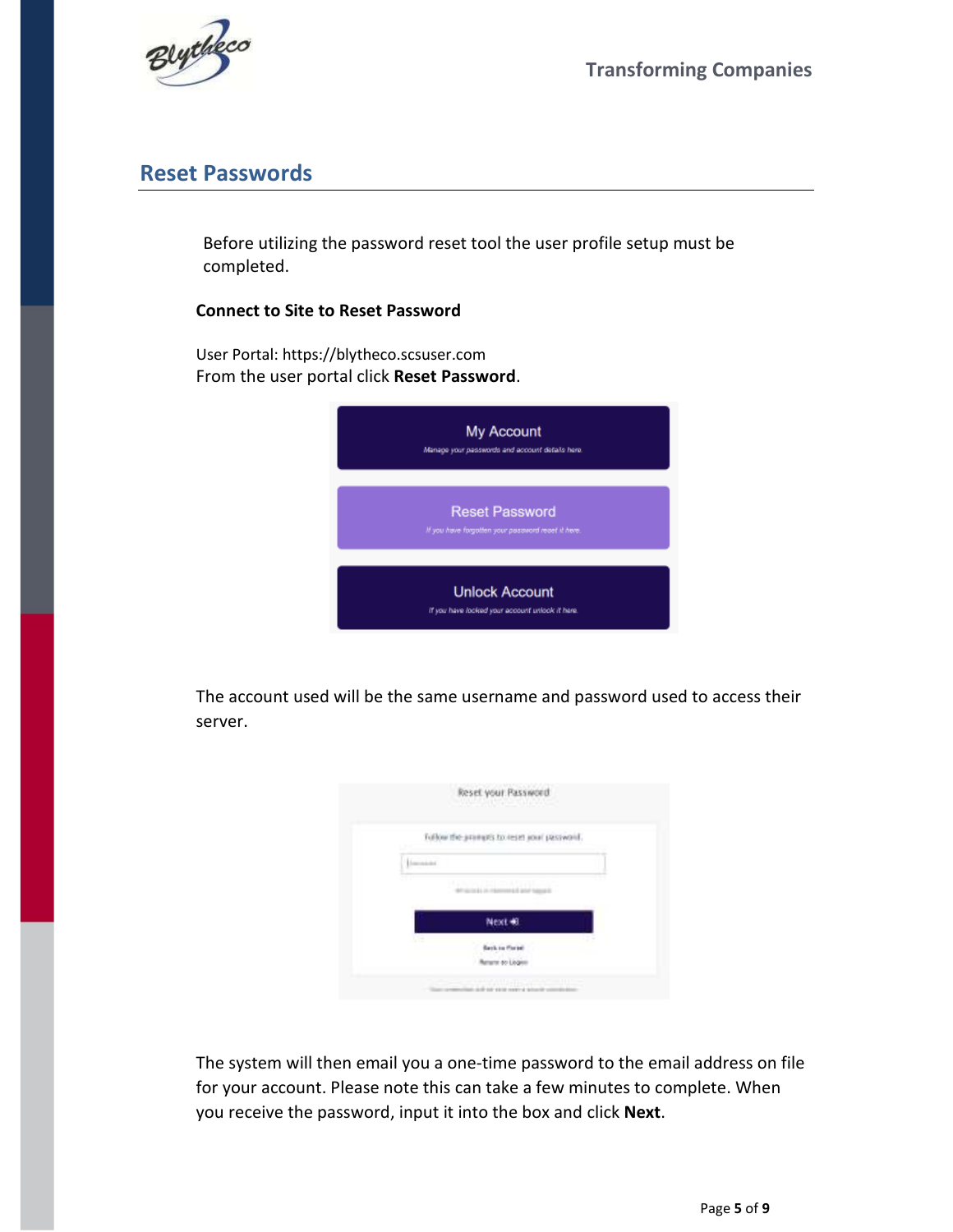

| Reset your Password                                                                      |
|------------------------------------------------------------------------------------------|
| Follow the prompts to reset your password.                                               |
| You now need to enter the code that has been sent to your registered email<br>addresses. |
| One Time Password                                                                        |
| All screes or membred and higgest.                                                       |
| Next 10                                                                                  |
| <b>Start Again</b>                                                                       |
| Back to Portal                                                                           |
| Return to Logon                                                                          |

The secondary authentication option will let you choose either to answer your pre-configured security questions, or to provide your security PIN. Depending on which option you choose, the system will present you with a request relevant to your selection.

- **PIN**  The Security PIN you configured during your account setup
- **Security Questions** A series of questions you answered in your account setup

In this case we have selected the **PIN** option.

|                    | Reset your Password                                                    |   |
|--------------------|------------------------------------------------------------------------|---|
|                    | Follow the prompts to reset your password.                             |   |
|                    | You should now select the type of authentication you want to complete. |   |
| PW:                |                                                                        | ۱ |
| Security Questions |                                                                        |   |
| PW                 |                                                                        |   |
|                    | Next + 0                                                               |   |
|                    | Start Again                                                            |   |
|                    | Back to Portal                                                         |   |
|                    | Return to Logon                                                        |   |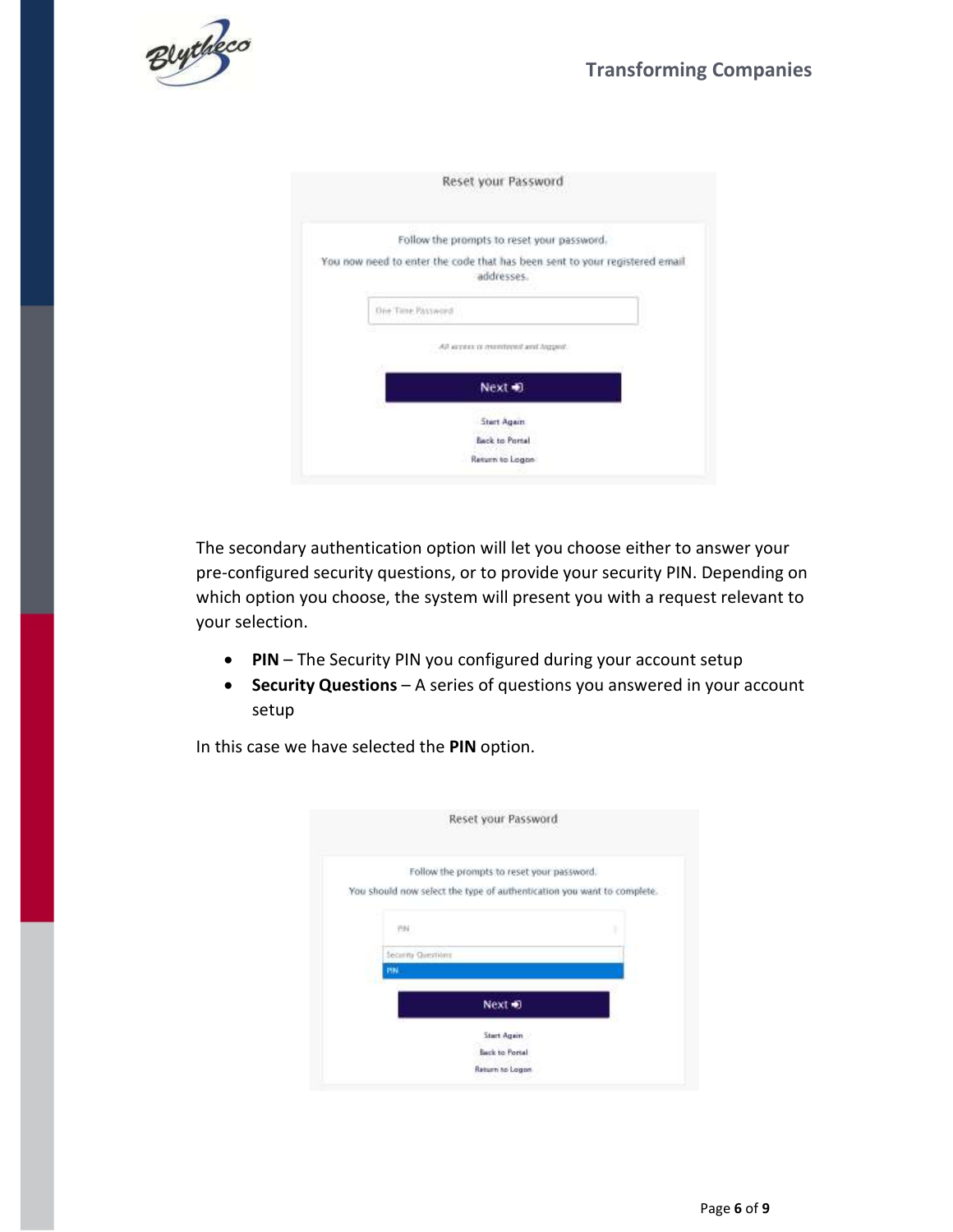

Next, the system will request you reset your password. It will provide you with a generator option based on password requirements, or you may create your own. The password must follow the required protocols listed. When a suitable password has been selected, you can click **Reset Password**

| Password                                                                    |  |
|-----------------------------------------------------------------------------|--|
| Coltfirm Password                                                           |  |
|                                                                             |  |
| - Default Domain Policy                                                     |  |
| Must be at teast 7 characters long.                                         |  |
| Must be no longer than 127, characters.<br>Musribe changed within 120 days. |  |
|                                                                             |  |
| Музг дана at Jeest 7 of the Roboung comma-                                  |  |
| At least 1-likele                                                           |  |
| Ar least. I limer care character.                                           |  |
| At least 1 square care checkers.                                            |  |
| Ar feast 1 symbol character.                                                |  |
| Masz Adt coldare they arentaries                                            |  |
| Minit mit he was at their last 3 pitcowords.                                |  |
|                                                                             |  |
| <b>Fassword Generator</b>                                                   |  |
| Car's think of a good password? How about                                   |  |
| IvEQ/S7                                                                     |  |
| $C \times C$                                                                |  |
|                                                                             |  |
|                                                                             |  |
|                                                                             |  |
|                                                                             |  |

If the password reset was successful, you will be presented with a box notifying you it has been change. You can simply click **Continue**, and your new password should be active.

| Your password has been reset. |
|-------------------------------|
|                               |
| Continue $\bigtriangledown$   |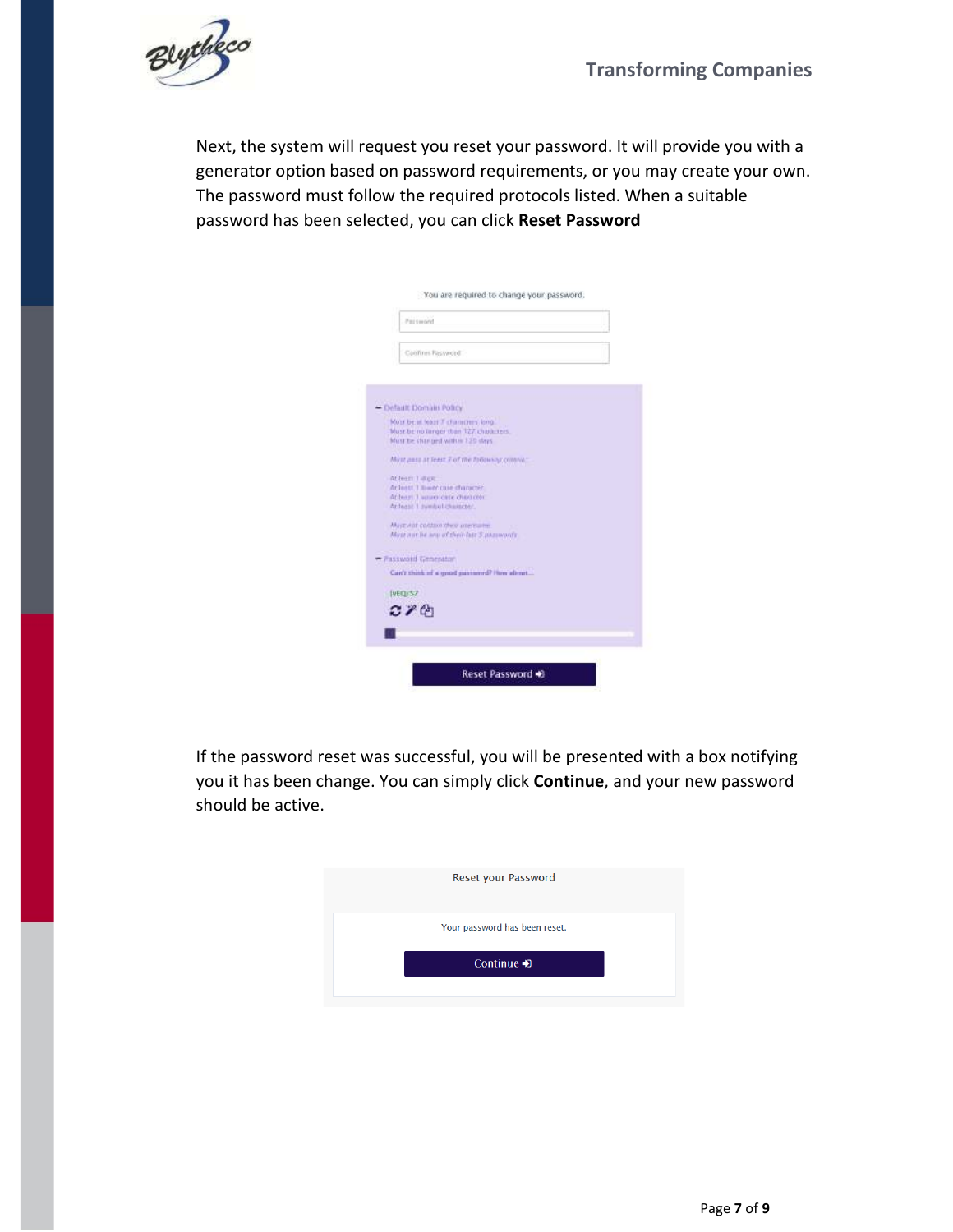



# **Unlock an Account**

Before utilizing the password reset tool the user profile setup must be completed.

#### **Connect to Site to Unlock Account**

User Portal: https://blytheco.scsuser.com

From the user portal click **Unlock Account**

| My Account<br>Manage your passwords and account details here.               |
|-----------------------------------------------------------------------------|
| <b>Reset Password</b><br>If you have forgotten your password reset it here. |
| <b>Unlock Account</b><br>If you have looked your account unlock it here.    |

Next you will enter your username, this is the same username used to access your hosted server, typically firstname.lastname

| <b>Unlock your Account</b>          |  |
|-------------------------------------|--|
|                                     |  |
| Username                            |  |
| All access is monitored and logged. |  |
| Next +0                             |  |
| <b>Back to Portal</b>               |  |

Nest you will select your authentication method to unlock the account and Click **Next**

- **PIN**  The Security PIN you configured during your account setup
- **Security Questions** A series of questions you answered in your account setup